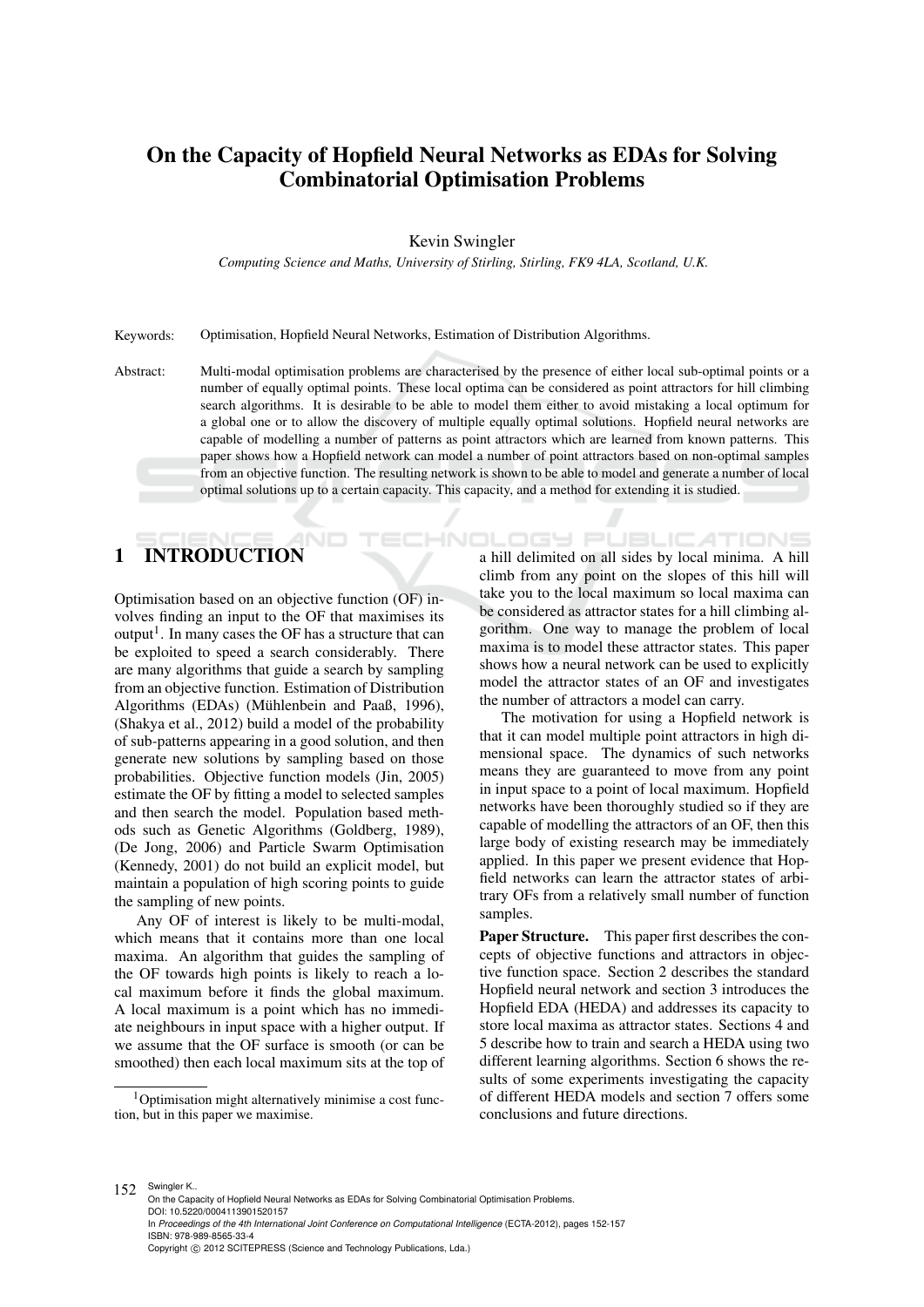ology

#### 1.1 The Problem Space

We consider binary patterns over c where:

$$
\mathbf{c} = c_1, \dots, c_n \qquad c_i \in \{-1, 1\} \tag{1}
$$

We denote the objective function as:

$$
f(\mathbf{c}) = x \qquad x \in \mathbb{R} \tag{2}
$$

Local maxima in  $f(c)$  can be viewed as the peaks of hills with monotonically increasing slopes. Each of these hills is an attractor in the search space and a simple hill climbing search from any point on its slope will lead to the hill's attractor point. The goal is to find one or more patterns in **c** that maximise  $f(c)$  and to avoid local maxima. We will do this by modelling the attractor states.

# 2 HOPFIELD NETWORKS

Hopfield networks (Hopfield, 1982) are able to store patterns as point attractors in *n* dimensional binary space. Traditionally, known patterns are loaded directly into the network (see the learning rule 5 below), but in this paper we investigate the use of a Hopfield network to discover point attractors by sampling from an objective function. A Hopfield network is a neural network consisting of *n* simple connected processing units. The values the units take are represented by a vector, u:

$$
\mathbf{u} = u_1, \dots, u_n \qquad u_i \in \{-1, 1\} \tag{3}
$$

The processing units are connected by symmetric weighted connections:

$$
W = [w_{ij}] \tag{4}
$$

where  $w_{ij}$  is the strength of the connection from unit *i* to unit *j*. Units are not connected to themselves, i.e.  $w_{ii} = 0$  and connections are symmetrical, i.e.  $w_{ij} = w_{ji}$ . The values of the weighted connections define the point attractors and learning in a standard Hopfield network takes place by setting the pattern to be learned using formula 6 and applying the Hebbian weight update rule:

$$
w_{ij} \leftarrow w_{ij} + u_i u_j \quad \forall i \neq j \tag{5}
$$
  
A single pattern, **c** is set by

$$
\forall i \quad u_i \leftarrow c_i \tag{6}
$$

where  $\leftarrow$  indicates assignment. Pattern recall is per-<br>formed by allowing the network to settle to an attracformed by allowing the network to settle to an attractor state determined by the values of its weights. The unit update rule during settling is

$$
a_i \leftarrow \sum w_{ji} u_j \tag{7}
$$

where  $a_i$  is a temporary activation value, following which the unit's value is capped by a threshold,  $\theta$ , such that:

$$
u_i \leftarrow \begin{cases} 1 & \text{if } a_i > \theta \\ -1 & \text{otherwise} \end{cases}
$$
 (8)

In this paper, we will always use  $\theta = 0$ . The process of settling repeatedly uses the unit update rule of formulae 7 and 8 for a randomly selected unit in the network until no update produces a change in unit values. At that point, the network is said to have settled. The symmetrical weights and zero self-connections mean that the network is a Lyapunov function, which guarantees that the network will settle to a fixed point from any starting point.

With the above restrictions in place, the network has an energy function that determines the set of possible stable states into which it will settle. The energy function is defined as:

$$
E = -\frac{1}{2} \sum_{i,j} w_{ij} u_i u_j \tag{9}
$$

Settling the network, by formulae 7 and 8 produces a pattern corresponding to a local minimum of *E* in equation 9. Hopfield networks have been used to solve optimization tasks such as the travelling salesman problem (Hopfield and Tank, 1985) but weights are set by an analysis of the problem rather than by learning. In the next section, we show how random patterns and an objective function can be used to train a Hopfield network as a search technique.

#### 3 HOPFIELD EDAS

We define a Hopfield EDA (HEDA) as an EDA implemented by means of a Hopfield neural network. Although a traditional Hopfield network contains only second order connections, we will allow higher order networks and denote a HEDA of order *m* by HEDAm. We will concentrate mostly on second order models based on the traditional Hopfield network -  $HEDA<sup>2</sup>$ models.

#### 3.1 HEDA Capacity

The capacity of a HEDA is the number of distinct attractors it can model. As each attractor is a single local maximum, the capacity of the network determines the number of local maxima a HEDA can absorb on its way to the global maximum.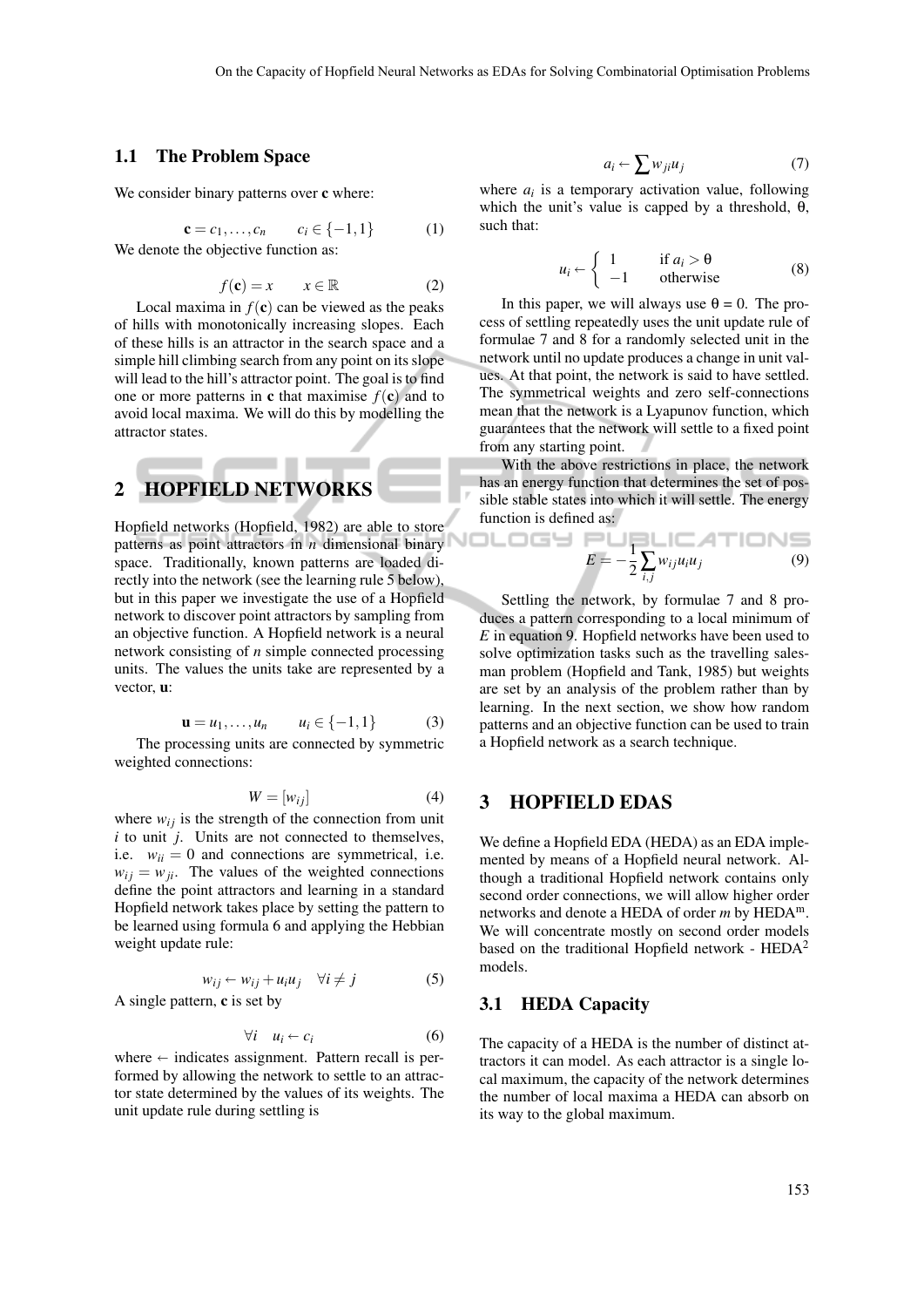There is a limit on the number of attractor states a Hopfield network can represent. For random patterns, (McEliece et al., 1987) states that the capacity of such a network is  $n/(4 \ln n)$  where *n* is the number of elements in the model.

(Storkey and Valabregue, 1999) suggest an alternative to the Hebbian learning rule that increases the capacity of a Hopfield network. This new learning rule can be used to increase the number of attractors in a  $HEDA<sup>2</sup>$  and so increase the number of local maxima it is able to model. A Hopfield network of order 2 trained with Storkey's learning rule has a capacity √ of  $n/\sqrt{2 \ln n}$ .

The Hopfield approach described for  $HEDA<sup>m</sup>$  can be extended to higher orders, with a corresponding increase in storage capacity, along with an associated exponential increase in processing time. (Kubota, 2007) states that the capacity of order *m* associative memories is  $O(n^m/\ln n)$ .

# 4 TRAINING A HEDA

In this section we describe a method for training a  $HEDA<sup>2</sup>$ . The principles apply equally to  $HEDAs$  of higher order. During learning, candidate solutions are generated randomly one at a time. Each candidate solution is evaluated using the objective function and the result is used as a learning rate in the Hebbian weight update rule (see update rule 10). Consequently, each pattern is learned with a different strength, which reflects its quality as a solution.

#### 4.1 The New Weight Update Rule

Hopfield networks have a limited capacity for storing patterns. If a number of patterns greater than this capacity are learned, patterns interfere with each other producing spurious states, which are a combination of more than one pattern. To learn the point attractors of local optima without ever sampling those points, we need to create spurious states that are a combination of lower points. We do this by over-filling a Hopfield network with samples and introducing a strength of learning so that higher scoring patterns contribute more to the new spurious states. This yields a simple modification to the Hebbian rule:

$$
w_{ij} \leftarrow w_{ij} + f(c)u_i u_j \tag{10}
$$

where  $f(c)$  is the objective function. This has the effect of learning high scoring second order subpatterns more than lower scoring ones. Note that due to the symmetry of the weight connections, each attractor has an associated inverse pattern that is also an

attractor. The means that both the pattern and its inverse may need to be scored to tell the solutions apart from their inverse twins.

#### 4.2 The Learning Algorithm

The learning algorithm proceeds as follows:

- 1. Set up a Hopfield network with  $W_{ij}=0$  for all *i*, *j*
- 2. Repeat the following until one or more stopping criteria are met
	- (a) Generate a random pattern, **c**, where each  $c_i$  has an equal probability of being set to 1 or -1
	- (b) Calculate  $f(c)$  by equation 2

**ECHNOLOGY PUBLICATIONS** 

- (c) Load c using formula 6
- (d) Update the weight matrix *W* using the learning rule in formula 10

Stop when a pattern of required quality has been found or when the attractor states become stable or the network reaches capacity.

# 5 SEARCHING A HEDA MODEL

Once a number of solutions have been found, the network will have a number of local attractors. By presenting a new pattern and allowing the network to settle, the closest solution (or locally optimal solution) will be found. This settling does not require  $f(c)$  to be evaluated. In cases where a partial solution is already known, the HEDA may be used to find the closest local optimum. Where the global optimum is required, the model needs to be searched. This is quite fast because the objective function does not have to be evaluated very often. The search could be carried out in a random fashion, picking points and settling to their attractor states until an acceptable score is produced, or using a more sophisticated search method such as simulated annealing (Hertz et al., 1991).

#### 5.1 Improving Capacity

Storkey (Storkey and Valabregue, 1999) introduced a new learning rule for Hopfield networks that increased the capacity of a network compared to using the Hebbian rule. The new weight update rule is:

$$
w_{ij} \leftarrow w_{ij}^{t-1} + \frac{1}{n} u_i u_j - \frac{1}{n} u_i h_{ji} - \frac{1}{n} u_j h_{ij}
$$
 (11)

where

$$
h_{ij} \leftarrow \sum_{k \neq i,j} w_{ik}^{t-1} u_k \tag{12}
$$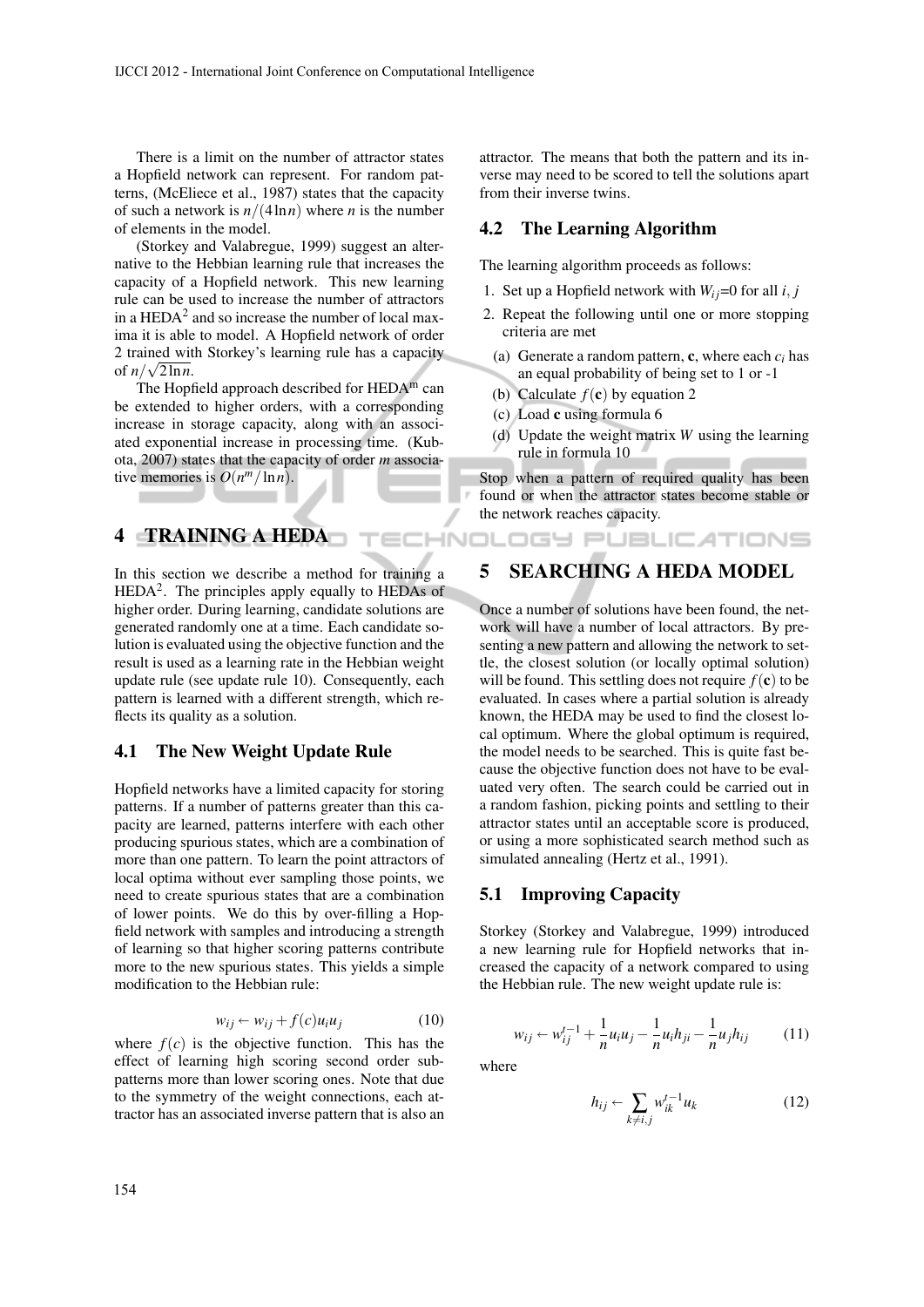and  $w_{ij}^{t-1}$  is the weight at the previous time step.

The new terms,  $h_{ji}$  and  $h_{ij}$  have the effect of creating a local field around  $w_{ij}$  that reduces the lower order noise brought about by the interaction of different attractors.

To use this learning rule in a HEDA, we make the following alterations to the update rules:

$$
w_{ij} \leftarrow w_{ij}^{t-1} + \frac{1}{n} (u_i u_j - u_i h_{ji} - u_j h_{ij}) f(p) \qquad (13)
$$

and

$$
h_{ij} \leftarrow \sum_{k \neq i,j} w_{ik}^{t-1} u_k \beta \tag{14}
$$

where  $\beta$  < 1 is a discount parameter that controls how much damping is applied to the learning rule.

#### 6 EXPERIMENTAL RESULTS

The following experimental results test the new learning rules. We first introduce the objective functions used and then describe the experiments.

#### 6.1 Experimental Objective Functions

We use two types of objective function: a set of distinct target patterns and a concept that contains dependencies of order 2.

In the first case, the set of target patterns are denoted as the set t:

$$
\mathbf{t} = \{t_1, \dots, t_s\} \tag{15}
$$

We then define the objective function as an inverse normalised weighted Hamming distance between c and each target pattern  $t_j$  in **t** as.

$$
f(\mathbf{c}|t_j) = 1 - \sum \frac{\delta_{c_i, t_{ji}}}{n}
$$
 (16)

where  $t_{ji}$  is element *i* of target *j* and  $\delta_{c_j, t_{ji}}$  is the Kronecker delta function between pattern element *i* in *t<sup>j</sup>* and its equivalent in c. We take the score of a single pattern to be the maximal score of all the members of the target set.

$$
f(\mathbf{c}|\mathbf{t}) = max_{j=1...s}(f(\mathbf{c}|t_j))
$$
 (17)

# 6.2 Testing  $HEDA<sup>2</sup>$  Capacity by Learning and Searching

This set of experiments compares the capacity of a normally trained Hopfield network with the search capacity of a  $HEDA<sup>2</sup>$ . We will compare two learning

rules (Hebbian and Storkey). The experiments are repeated many times, all using randomly generated target patterns where each element has an equal probability of being +1 or -1.

#### 6.2.1 Experiment  $1$  - Hebbian HEDA<sup>2</sup> Capacity

In experiment 1 we compare Hebbian trained Hopfield networks with their equivalent  $HEDA<sup>2</sup>$  models. The aim is to discover whether or not the  $HEDA<sup>2</sup>$ model can obtain the capacity of the Hopfield network. Hopfield networks were trained on patterns using standard Hebbian learning, with one pattern at a time being added until the network's capacity was exceeded. At this point, the learned patterns were set to be the targets for the  $\text{HEDA}^2$  search and the network's weights reset.

100 repeated trials were made training  $HEDA<sup>2</sup>$ networks ranging in size from 10 to 100 units in steps of 5. For each trial, the capacity of the trained network, the number of those patterns discovered by random sampling and the time taken to find them all was recorded.

Results. Regardless of the capacity or size of the Hopfield network, the  $HEDA<sup>2</sup>$  search was always able to discover every pattern learned during the capacity filling stage of the test. From this, we can conclude that the capacity of a  $\text{HEDA}^2$  for storing local optima is the same as the capacity for the equivalent Hopfield network when searching for a set of random targets.

Figure 1 shows the relationship between Hopfield network size and capacity. The spread of capacity values is wide - varying with the level of interdependence between the random patterns. The chart shows the range and the inter-quartile range of capacity for each network size.

Capacity is linear with network size in terms of units, but the number of weights in a network increases quadratically with capacity.



Figure 1: The learned capacity of  $HEDA<sup>2</sup>$  models of various sizes across 100 trials.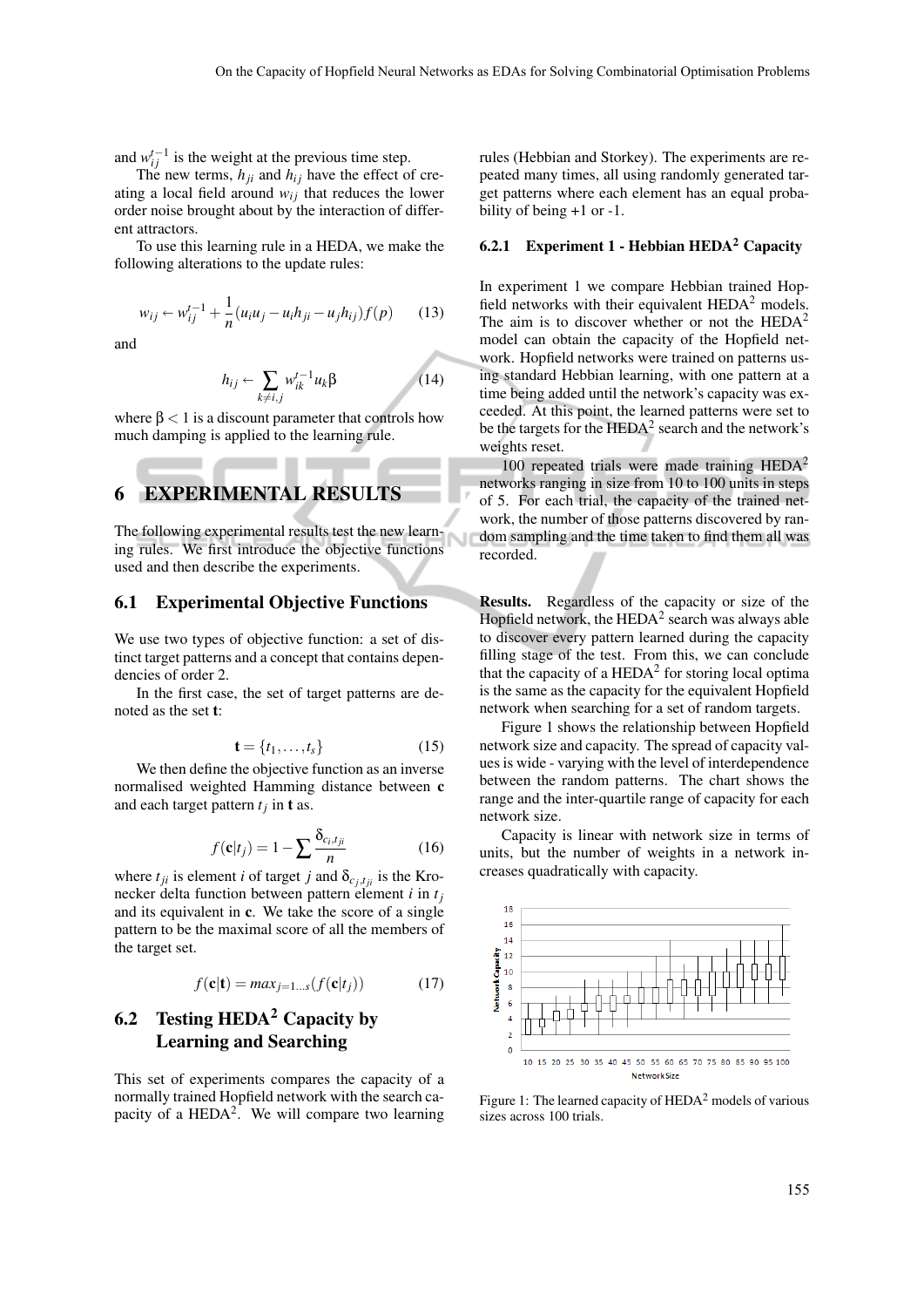Figure 2 shows the number of samples required to find all patterns against network capacity. By curve fitting to the data shown, we find that the number of samples required to find all solutions is quadratic with number of solutions.

In fact, as the search space grows, the number of iterations required to fully characterise the search space, as a proportion of the size of search space diminishes exponentially. For networks of size 100, the search space has  $2^{100}$  possible states and the HEDA<sup>2</sup> is able to find all of the targets in an average of around 355,000 samples. That is a sample consisting of  $2.8^{-25}$  of all possible patterns. In this modelling exercise, no evolution towards a target took place; the learning took place using random sampling.



Figure 2: The number of trials needed to find all local optima in a Hopfield network filled to capacity, plotted against the number of patterns to find.

### 6.2.2 Experiment 2 - Storkey  $HEDA<sup>2</sup>$  Capacity

In experiment 2 we repeat experiment 1 but use the Storkey learning rule rather than the Hebbian version. The experimental procedure is the same as that described above, except that we only have samples from networks up to size 60, as the process for larger networks is very slow.

Results. As with the Hebbian learning, Storkey trained  $HEDA<sup>2</sup>$  search was always able to discover every pattern learned during the capacity filling stage of the test. This shows that the improved learning rule will deliver the increased capacity for capturing local optima that we sought. The cost of this capacity is a far slower learning algorithm, however.

Figure 3 shows the relationship between Hopfield network size and capacity for the Storkey trained network.

Figure 4 shows the number of samples required to find all patterns against network size when using the Storkey rule. Again, we see that search iterations increase quadratically with network capacity.



Figure 3: The learned capacity of Storkey trained  $HEDA<sup>2</sup>$ models.



Figure 4: The number of trials needed to find all local optima in a Hopfield network filled to capacity using the Storkey learning rule, plotted against the number of patterns to find.

## 6.3 Experiments with Second Order Patterns

The concept of vertical symmetry in a pattern involves a second order rule. It is not possible to score the contribution of pattern elements in isolation - each one must be considered with its mirror partner. By designing an objective function that scores a pattern in terms of its symmetry, we show how a  $\text{HEDA}^2$  can learn a second order concept and so generate many patterns that score perfectly against this concept, despite having never seen any such patterns during training.

Patterns were generated in a 6 x 6 image of binary pixels. There are  $2^{36}$  (68,719,476,736) possible patterns in such a matrix. Of those, there will be one vertically symmetrical pattern for every possible pattern in one half of the image. There are  $2^{18}$  (262,144) such half patterns, representing 0.00038% of the total number of possible patterns.

In this trial the network was allowed to learn until ten different symmetrical patterns had been found. At this point, the learning process was terminated and the network was tested with a set of local searches designed to count the number of attractor states learned.